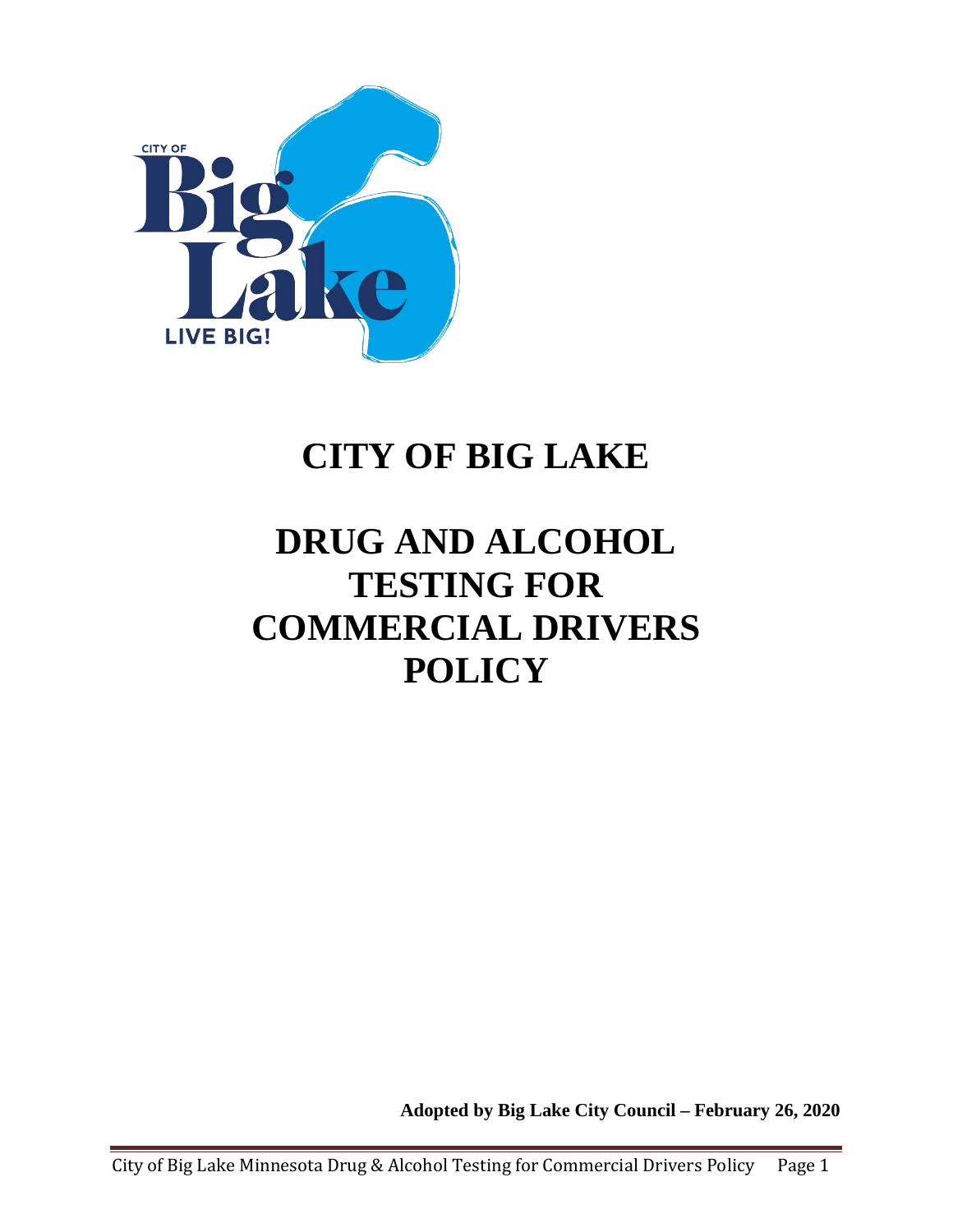| Loss of CDL License for Traffic Violations in Commercial and Personal Vehicles 15 |  |
|-----------------------------------------------------------------------------------|--|
|                                                                                   |  |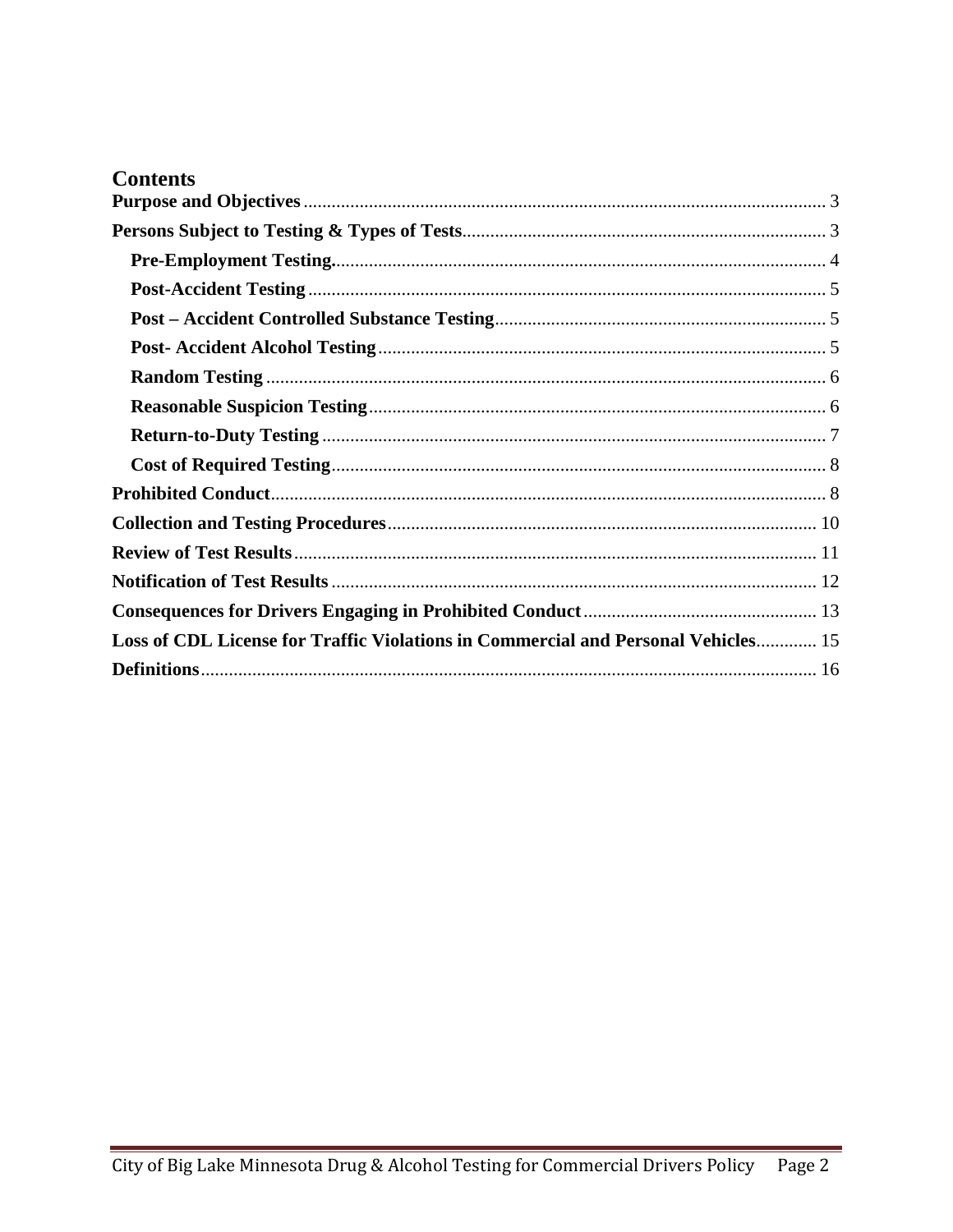## **City of Big Lake, Minnesota Drug and Alcohol Testing for Commercial Drivers Policy**

## <span id="page-2-0"></span>**Purpose and Objectives**

The City of Big Lake ("City") has a vital interest in maintaining safe, healthful, and efficient working conditions for employees and recognizes that individuals who are impaired because of drugs and/or alcohol jeopardize the safety and health of other workers as well as themselves. The City is concerned about providing a safe workplace for its employees, and while the City does not intend to intrude into the private lives of its employees, it is the goal to provide a work environment conducive to maximum safety and optimum work standards. Alcohol and drug abuse can cause unsatisfactory job performance, increased tardiness and absenteeism, increased accidents, traffic collisions, and workers' compensation claims, higher insurance rates, and an increase in theft of city property. The use, possession, manufacture, sale, transportation, or other distribution of controlled substances or controlled substance paraphernalia and the unauthorized use, possession, transportation, sale, or other distribution of alcohol is contrary to this policy and jeopardizes public safety.

In response to regulations issued by United States Department of Transportation ("DOT"), the City has adopted this Policy on Alcohol and Controlled Substances for employees who hold a commercial driver's license (CDL) to perform their duties.

Given the significant dangers of alcohol and controlled substance use, each applicant and driver must abide by this policy as a term and condition of hiring and continued employment. Moreover, federal law requires the City to implement such a policy.

To ensure this policy is clearly communicated to all drivers and applicants, and in order to comply with applicable federal law, drivers, and applicants are required to review this policy and sign the "Certificate of Receipt" portion.

Because changes in applicable law and the City's practices and procedures may occur from time to time, this policy may change in the future, and nothing in this policy is intended to be a contract, promise, or guarantee the City will follow any particular course of action, disciplinary, rehabilitative or otherwise, except as required by law. This policy does not in any way affect or change the status of any at-will employee.

Any revisions to the Federal Omnibus Transportation Employee Testing Act and Federal Motor Carrier Safety Administration (FMCSA) regulations will take precedent over this policy to the extent the policy has not incorporated those revisions.

## <span id="page-2-1"></span>**Persons Subject to Testing & Types of Tests**

All employees are subject to testing whose job duties include performing "safety-sensitive duties" on City vehicles that:

1. Have a gross combination weight rating or gross combination weight of 26,001 pounds or more, whichever is greater, inclusive of a towed unit(s) with a gross vehicle weight rating or gross vehicle weight of more than 10,000 pounds, whichever is greater; or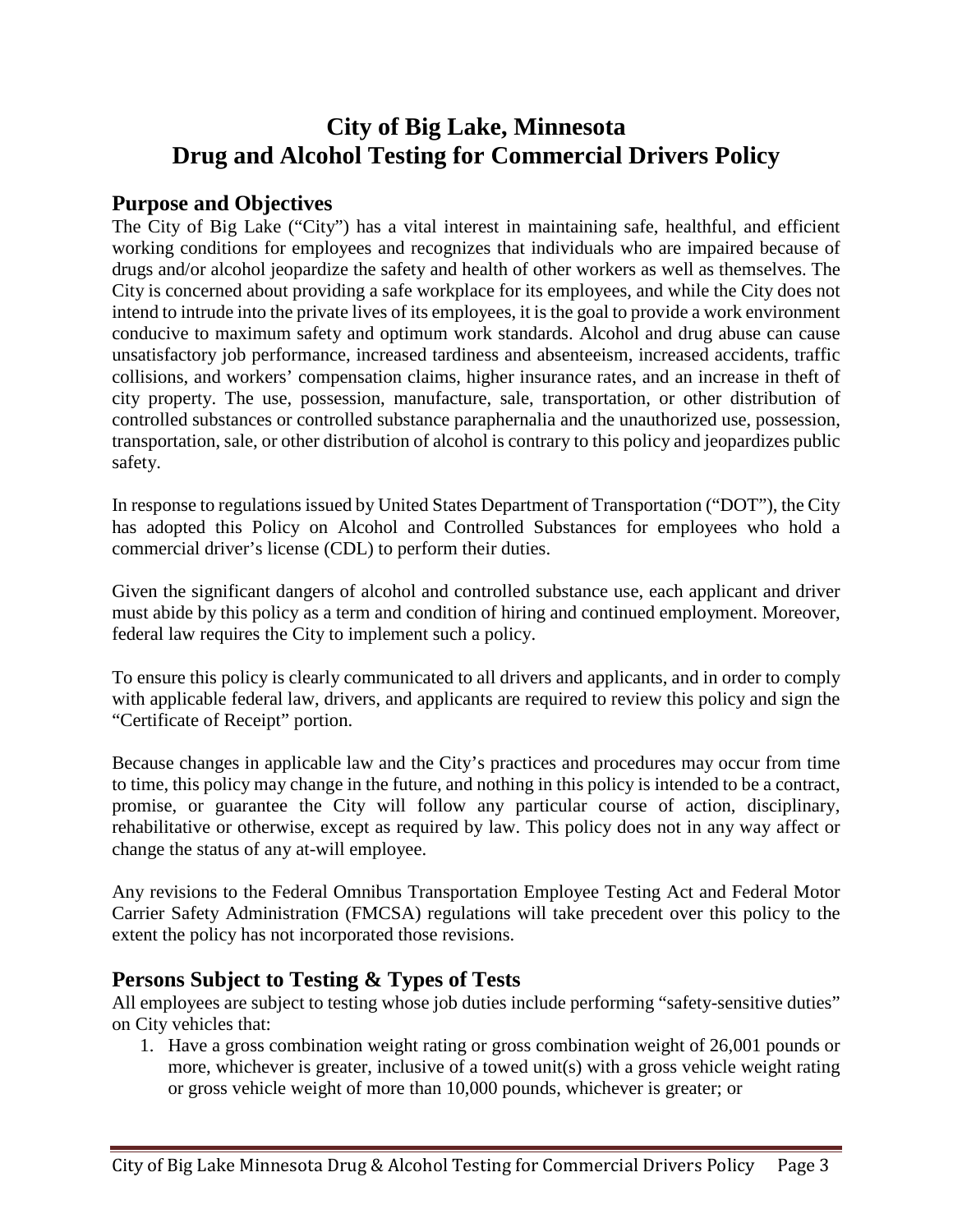- 2. Have a gross vehicle weight rating or gross vehicle weight of 26,0001 or more pounds whichever is greater; or
- 3. Are designed to transport 16 or more passengers, including the driver; or
- 4. Are of any size and are used in the transportation of materials found to be hazardous for the purposes of the Hazardous Materials Transportation Act (49 U.S.C. 5103(b)) and which require the motor vehicle to be placarded under the Hazardous Materials Regulations (49 CFR part 172, subpart F).

The following functions are considered safety-sensitive (*See* 49 CFR § 382.107):

- all time waiting to be dispatched to drive a commercial motor vehicle
- all time inspecting, servicing, or conditioning a commercial motor vehicle
- all time driving at the controls of the commercial motor vehicle in operation
- all other time in or upon a commercial motor vehicle (except time spent resting in a sleeper berth; said berth must conform to the requirements of 49 CFR § 393.76)
- all time loading or unloading a vehicle, supervising, or assisting in the loading or unloading, attending a vehicle being loaded or unloaded, remaining in readiness to operate the vehicle, or in giving or receiving receipts for shipments loaded or unloaded; and
- all time repairing, obtaining assistance, or attending to a disabled commercial motor vehicle.

The City may test any applicant to whom a conditional offer of employment has been made and any driver for controlled substance and alcohol under any of the following circumstances:

#### <span id="page-3-0"></span>**Pre-Employment Testing.**

All applicants, including current employees seeking a transfer, applying for a position where duties include performing safety-sensitive duties described above, will be required to take a drug test prior to the first time a driver performs a safety-sensitive function for the City. A driver may not perform safety-sensitive functions unless the driver has received a controlled substance test result from the Medical Review Officer ("MRO") indicating a verified negative test result. In addition to pre-employment controlled substance testing, applicants will be required to authorize in writing former employers to release alcohol test results of 0.04 or greater, positive controlled substance test results, refusals to test, other violations of drug and alcohol testing regulations, and completion of return to duty requirements within the preceding three years.

The City will contact the candidate's DOT regulated previous and current employers within the last three years for drug and alcohol test results as referenced above and review the testing history if feasible before the employee first performs safety-sensitive functions for the city. Beginning in 2020, an applicant must provide consent to the city, and successfully pass a full query of the Federal Motor Carrier Safety Administration's Clearinghouse. In addition, at least once a year, the City will conduct a limited query of the Clearinghouse for each currently employed CDL driver. If the limited query reveals that the Clearinghouse has information about resolved or unresolved drug and alcohol program violations by a candidate or current employee, he or she will be asked to provide electronic consent to a full query of the Clearinghouse (unless he or she has previously provided electronic consent). In the event a full query of the Clearinghouse reveals unresolved violation information for a candidate or current employee, the driver will not be permitted to perform safety-sensitive functions, including the operation of a Commercial Motor Vehicle and,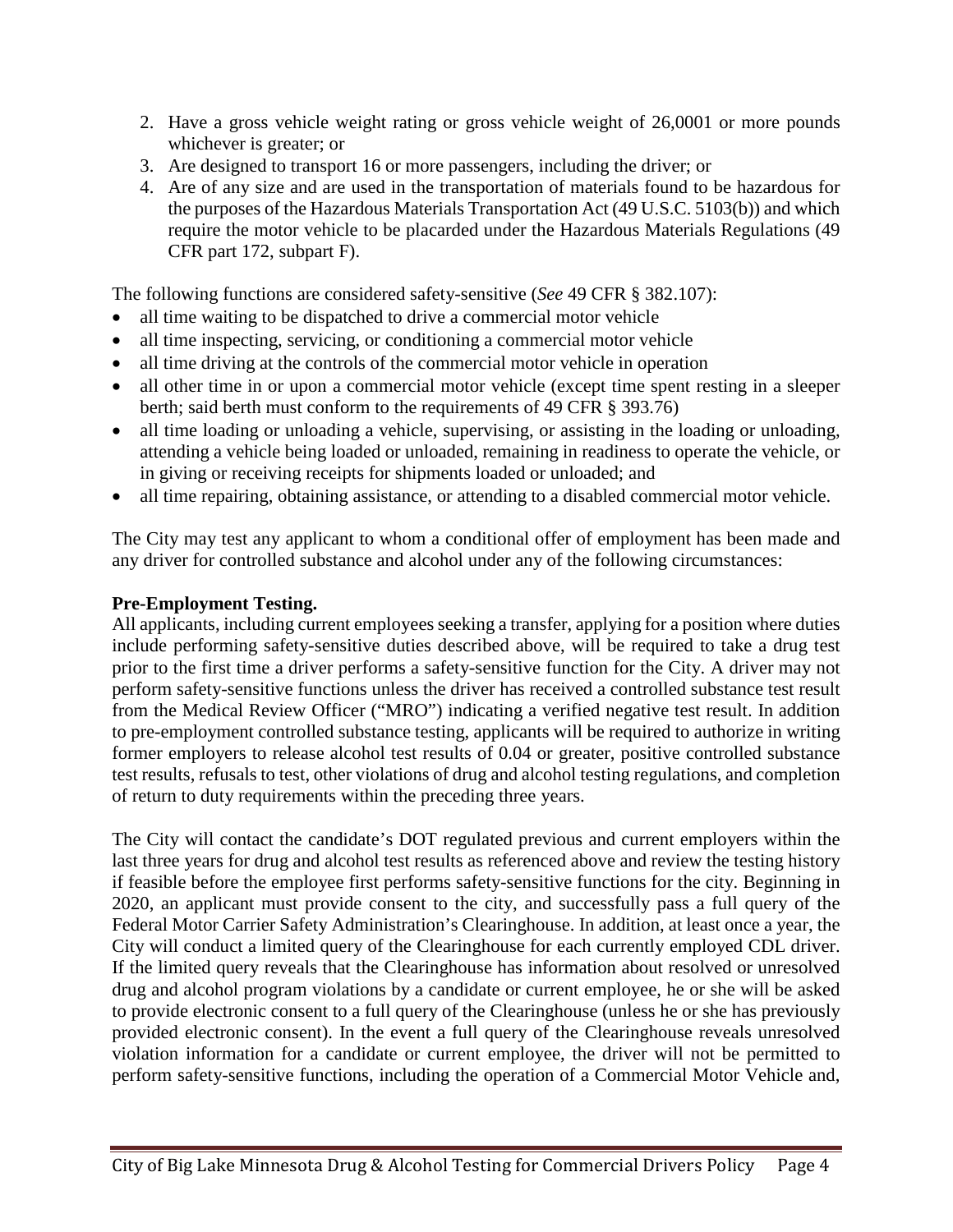in the case of a candidate, may have their conditional offer of employment rescinded or, in the case of a current employee, may be subject to discipline.

## <span id="page-4-0"></span>**Post-Accident Testing**

As soon as practicable following an accident<sup>[1](#page-4-3)</sup> involving a commercial motor vehicle operating on a public road, the City will test each surviving driver for controlled substances and alcohol when the following occurs:

- The accident involves a fatality or
- The driver receives a citation for a moving traffic violation arising from the accident and an injury is treated away from the accident scene or
- The driver receives a citation for a moving traffics violation arising from the accident and a vehicle is required to be towed from the accident scene.

| <b>Type of accident involved</b>      | <b>Citation issued to</b><br>the DOT covered<br><b>CDL</b> driver? | <b>Test must be</b><br>performed<br>by the City |
|---------------------------------------|--------------------------------------------------------------------|-------------------------------------------------|
| Human fatality                        | <b>YES</b>                                                         | <b>YES</b>                                      |
|                                       | N <sub>O</sub>                                                     | <b>YES</b>                                      |
| Bodily injury with immediate medical  | <b>YES</b>                                                         | <b>YES</b>                                      |
| treatment away from the scene         | N <sub>O</sub>                                                     | N <sub>O</sub>                                  |
| Disabling damage to any motor vehicle | YES                                                                | <b>YES</b>                                      |
| requiring tow away                    | NΩ                                                                 | NΟ                                              |

The following chart summarizes when DOT post-accident testing needs to be conducted:

A driver subject to post-accident testing must remain readily available, or the driver will be deemed to have refused to submit to testing. This requirement to remain ready for testing does not preclude a driver from leaving the scene of an accident for the period necessary to obtain assistance in responding to the accident or to obtain necessary medical care.

## <span id="page-4-1"></span>**Post – Accident Controlled Substance Testing**

Drivers are required to submit a urine sample for post-accident controlled substance testing as soon as possible. If the driver is not tested within thirty-two (32) hours after the accident, the City will cease its attempts to test the driver and prepare and maintain on file a record stating why the test was not promptly administered.

## <span id="page-4-2"></span>**Post- Accident Alcohol Testing**

Drivers are required to submit to post-accident alcohol testing as soon as possible. After an accident, consuming alcohol is prohibited until the driver is tested. If the driver is not tested within two (2) hours after the accident, the City will prepare and maintain on file a record stating why the test was not administered within that time. If eight (8) hours have elapsed since the accident and the driver has not submitted to an alcohol test, the City will cease its attempts to test the driver and prepare and maintain on file a record stating why the test was not administered.

<span id="page-4-3"></span> <sup>1</sup> For the purposes of this Policy, the term "accident" should be treated in the same manner as the term "collision."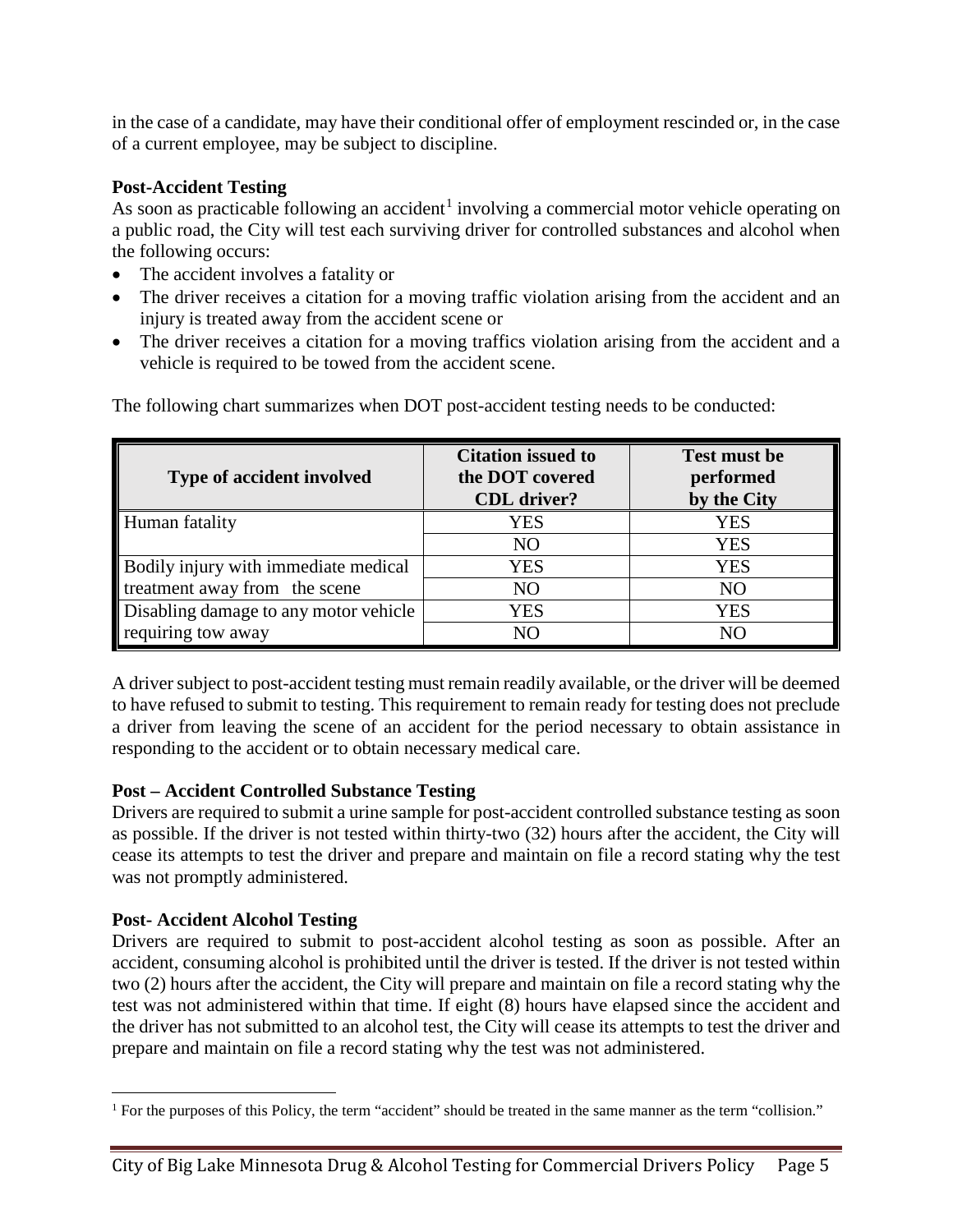The City may accept the results of a blood, urine, or breath test in place of an alcohol or controlled substances test to determine if a driver has any alcohol or controlled substances in his/her system:

- The tests are conducted by federal, state, or local officials having independent authority for the test, and;
- The tests conform to applicable federal, state, or local testing requirements, and;
- The test results can be obtained by the City.

Whenever such a test is conducted by a law enforcement officer, the driver must contact the City and immediately report the existence of the test, providing the name, badge number, and telephone number of the law enforcement officer who conducted the test.

## <span id="page-5-0"></span>**Random Testing**

Every driver will be subject to unannounced alcohol and controlled substance testing on a random selection basis. Drivers will be selected for testing by use of a scientifically valid method under which each driver has an equal chance of being selected each time selections are made. These random tests will be conducted throughout the calendar year. Each driver who is notified of selection for random testing must cease performing safety-sensitive functions and report to the designated test site immediately. It is mathematically possible drivers may be selected be picked and tested more than once, and others not at all.

If a driver is selected for a random test while he or she is absent, on leave or away from work, that driver may be required to undergo the test when he or she returns to work.

For 2020, federal law requires the City to test at a rate of at least fifty percent (50%) of its average number of drivers for controlled substance each year, and to test at a rate of at least ten percent (10%) of its average number of drivers for alcohol each year. These minimum testing rates are subject to change by the DOT.

### <span id="page-5-1"></span>**Reasonable Suspicion Testing**

When a supervisor has reasonable suspicion to believe a driver has engaged in conduct prohibited by federal law or this policy, the City will require the driver to submit to an alcohol and/or controlled substance test.

The City's determination that reasonable suspicion exists to require the driver to undergo an alcohol test will be based on "specific, contemporaneous, articulable observations concerning the appearance, behavior, speech, or body odors of the driver." In the case of controlled substance, the observations may include indications of the chronic and withdrawal effects of a controlled substance.

The required observations for reasonable suspicion testing will be made by a supervisor or other person designated by the City who has received appropriate training in identification of actions, appearance, and conduct of a driver which are indicative of the use of alcohol or controlled substance. These observations leading to an alcohol or controlled substance test, will be reflected in writing and signed by the supervisor who made the observations. The record will be retained by the City. The person who makes the determination that reasonable suspicion exists to conduct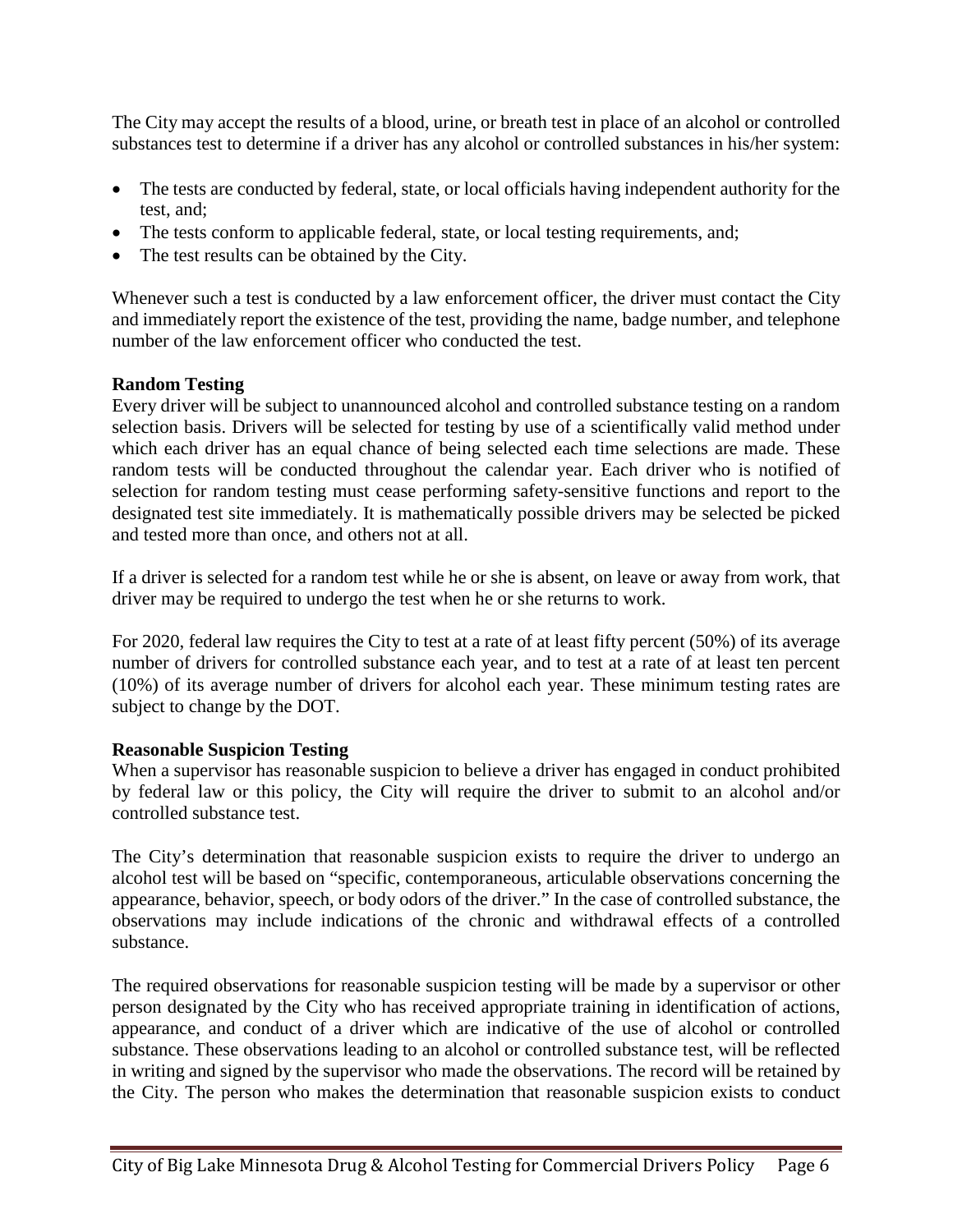testing, will not be the person conducting the testing, which shall instead be conducted by another qualified person.

Alcohol testing is authorized only if the observations are made during, just before, or just after the driver has ceased performing safety-sensitive functions. If a reasonable suspicion alcohol test is not administered within two (2) hours following the determination of reasonable suspicion, the City will prepare and maintain on file a record stating the reasons the alcohol test was not promptly administered. If a reasonable suspicion alcohol test is not administered within eight (8) hours following the determination of reasonable suspicion, the City will prepare and maintain on file a record stating the reasons the alcohol test was not administered and will cease attempts to conduct the alcohol test.

Notwithstanding the absence of a reasonable suspicion test, no driver may report for duty or remain on duty requiring the performance of safety-sensitive functions while the driver is under the influence of or impaired by alcohol, as shown by the behavioral, speech, and performance indicators of alcohol use, nor will the City permit the driver to perform or continue to perform safety-sensitive functions until (1) an alcohol test is administered and the driver's alcohol concentration is less than 0.02; or (2) twenty-four (24) hours have elapsed following the determination of reasonable suspicion.

#### <span id="page-6-0"></span>**Return-to-Duty Testing**

The City reserves the right to impose discipline against drivers who violate applicable FMCSA or DOT rules or this policy, subject to applicable personnel policy and collective bargaining agreements. Except as otherwise required by law, the City is not obligated to reinstate or requalify such drivers for a first positive test result.

Should the City consider reinstatement of a DOT covered driver, the driver must undergo a Substance Abuse Professional ("SAP") evaluation and participate in any prescribed education/treatment, and successfully complete return-to-duty alcohol test with a result indicating an alcohol concentration of less than 0.02 and/or or a controlled substance test with a verified negative result, before the driver returns to duty requiring the performance of a safety-sensitive function. The SAP determines if the driver has completed the education/treatment as prescribed.

The employee is responsible for paying for all costs associated with the return-to-duty test. The controlled substance test will be conducted under direct observation.

#### **Follow-Up Testing**

The City reserves the right to impose discipline against drivers who violate applicable FMCSA or DOT rules or this policy, subject to applicable personnel policies and collective bargaining agreements. Except as otherwise required by law, the City is not obligated to reinstate or requalify such drivers.

Should the City reinstate a driver following a determination by a SAP that the driver is in need of assistance in resolving problems associated with alcohol use and/or use of controlled substance, the City will ensure that the driver is subject to unannounced follow-up alcohol and/or controlled substance testing. The number and frequency of such follow-up testing will be directed by the SAP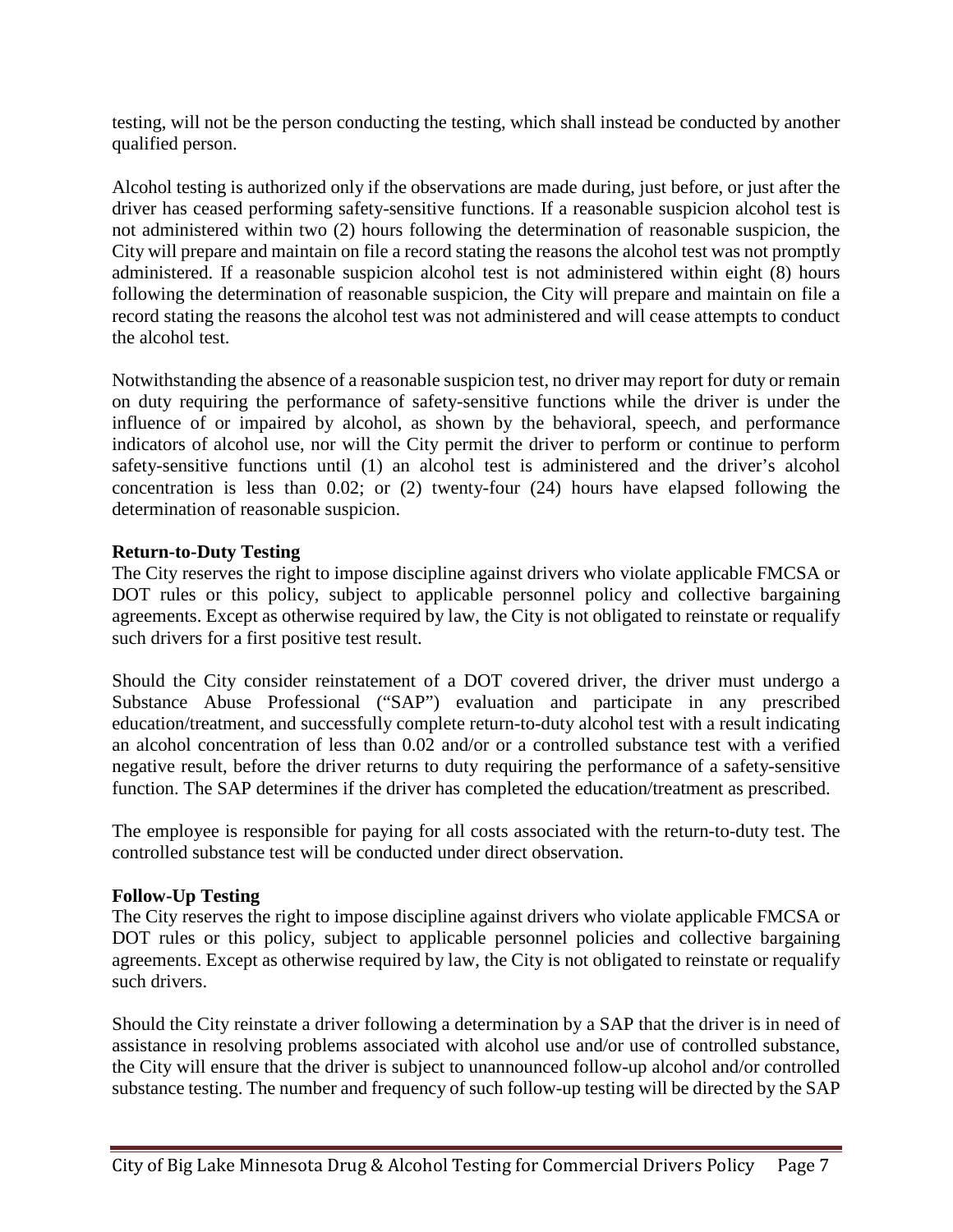and will consist of at least six (6) tests in the first twelve (12) months following the driver's return to duty. Follow-up testing will not exceed sixty (60) months from the date of the driver's return to duty. The SAP may terminate the requirement for follow-up testing at any time after the first six tests have been administered, if the SAP determines such test is no longer necessary. The employee is responsible for paying for all costs associated with follow-up tests.

Follow-up alcohol testing will be conducted only when the driver is performing safety-sensitive functions, or immediately prior to or after performing safety-sensitive functions.

#### <span id="page-7-0"></span>**Cost of Required Testing**

The City will pay for the cost of pre-employment, post-accident, random, and reasonable substance and alcohol testing requested or required of all job applicants and employees. The driver must pay for the cost of all requested confirmatory re-tests, return-to-duty, and follow-up testing.

## <span id="page-7-1"></span>**Prohibited Conduct**

The following conduct is explicitly prohibited by applicable DOT and FMCSA regulations and therefore constitutes violation of City policy.

#### **Under the influence of alcohol when reporting for duty or while on duty**

No driver may report for duty or remain on duty requiring the performance of safety-sensitive functions while having an alcohol concentration of 0.04 or greater. Drivers reporting for duty or remaining on duty to perform safety-sensitive functions while having an alcohol concentration of 0.02, but less than 0.04, will be removed from duty for 24 hours, escorted home. Employees may choose to use vacation, sick, or personal leave when in place.

#### **On-Duty Use of Alcohol**

No driver may use alcohol while performing safety-sensitive functions.

### **Pre-Duty Use of Alcohol**

No driver may perform safety-sensitive functions within four (4) hours after using alcohol. If an employee has had alcohol within four hours they are to notify their supervisors before performing any safety-sensitive functions.

#### **Alcohol Use Following an Accident**

No driver required to take a post-accident alcohol test may use alcohol for eight (8) hours following the accident, or until the driver undergoes a post-accident alcohol test, whichever occurs first.

#### **Refusal to Submit to a Required Alcohol or Controlled Substance Test**

No applicant or driver may refuse to submit to pre-employment, post-accident, random, reasonable suspicion or follow-up alcohol or controlled substance testing.

In the event an applicant or driver does in fact refuse to submit to required alcohol or controlled substance testing, no test will be conducted unless it is otherwise permissible by law. This does not affect a law enforcement agency's ability to obtain a test sample if permitted by law. Refusal by a driver to submit to controlled substance or alcohol testing will be considered a positive test result, will cause disqualification from performing safety-sensitive functions, and may appear on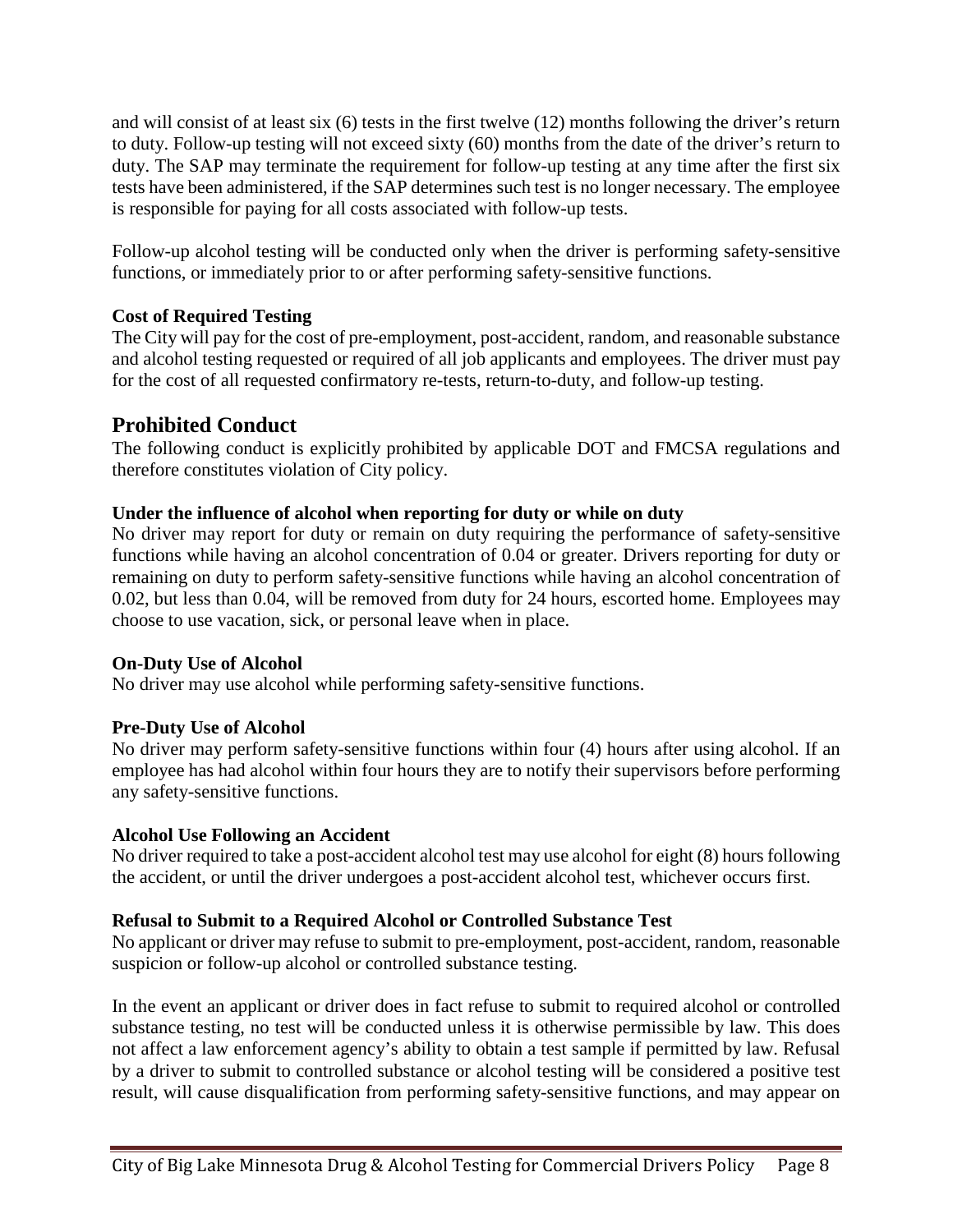the driver's permanent record. Drivers who refuse to submit to testing will be subject to discipline, up to and including termination. In accordance with the Federal Motor Carrier Safety Administration's (FMCSA) Commercial Driver's License (CDL) Drug and Alcohol Clearinghouse reporting requirements, beginning January 6, 2020, the City will report a driver's refusal to submit to a DOT test for drug or alcohol use to the Clearinghouse within three business days. If an applicant refuses to submit to pre-employment controlled substance testing, any applicable conditional offer will be withdrawn.

For purposes of this section, a driver is considered to have refused to submit to an alcohol or controlled substance test when the driver:

- Fails to provide adequate breath for alcohol testing without a valid medical explanation after he or she has received notice of the requirement for breath testing.
- Fails to provide adequate urine for controlled substance testing without a genuine inability to provide a specimen (as determined by a required medical evaluation), after he or she has received notice of the requirement for urine testing.
- Fails to report for testing within a reasonable period of time, as determined by the City, after being directed to do so by the City.
- Fails to remain at a testing site until testing is complete.
- In the case of directly observed or monitored collection, fails to permit observation or monitoring.
- Fails or declines to take a second test as required by the City and/or collector.
- Fails to undergo a medical examination as directed by the City or Medical Review Officer (MRO) pursuant to federal law.
- Refuses to complete and sign the alcohol testing form, to provide a breath or saliva sample, to provide an adequate amount of breath, or otherwise cooperate in any way that prevents the completion of the testing process, including behaving in a confrontational manner that disrupts the collection process)
- Has a verified adulterated or substituted test result as reported by the MRO.
- Engages in conduct that clearly obstructs the test process.

### **Altering or attempting to alter a urine sample or breath test**

A driver altering or attempting to alter a urine sample or controlled substance test, or substituting or attempting to substitute a urine sample, will be subject to providing a specimen under direct observation. Both specimens will be subject to laboratory testing. In such case, the employee may be subject to immediate termination of employment, and any job offer made to an applicant will be immediately withdrawn.

### **Controlled Substance Use**

No driver may report for duty, remain on duty, or perform a safety-sensitive function, when the driver uses any controlled substance, except when the use is pursuant to the instructions of a licensed medical practitioner who has advised the driver in writing the substance does not adversely affect the driver's ability to safely operate a commercial motor vehicle. Drivers must forward this information regarding therapeutic controlled substance use to the City immediately after receiving any such advice and sign any necessary releases of information for the City to verify this information.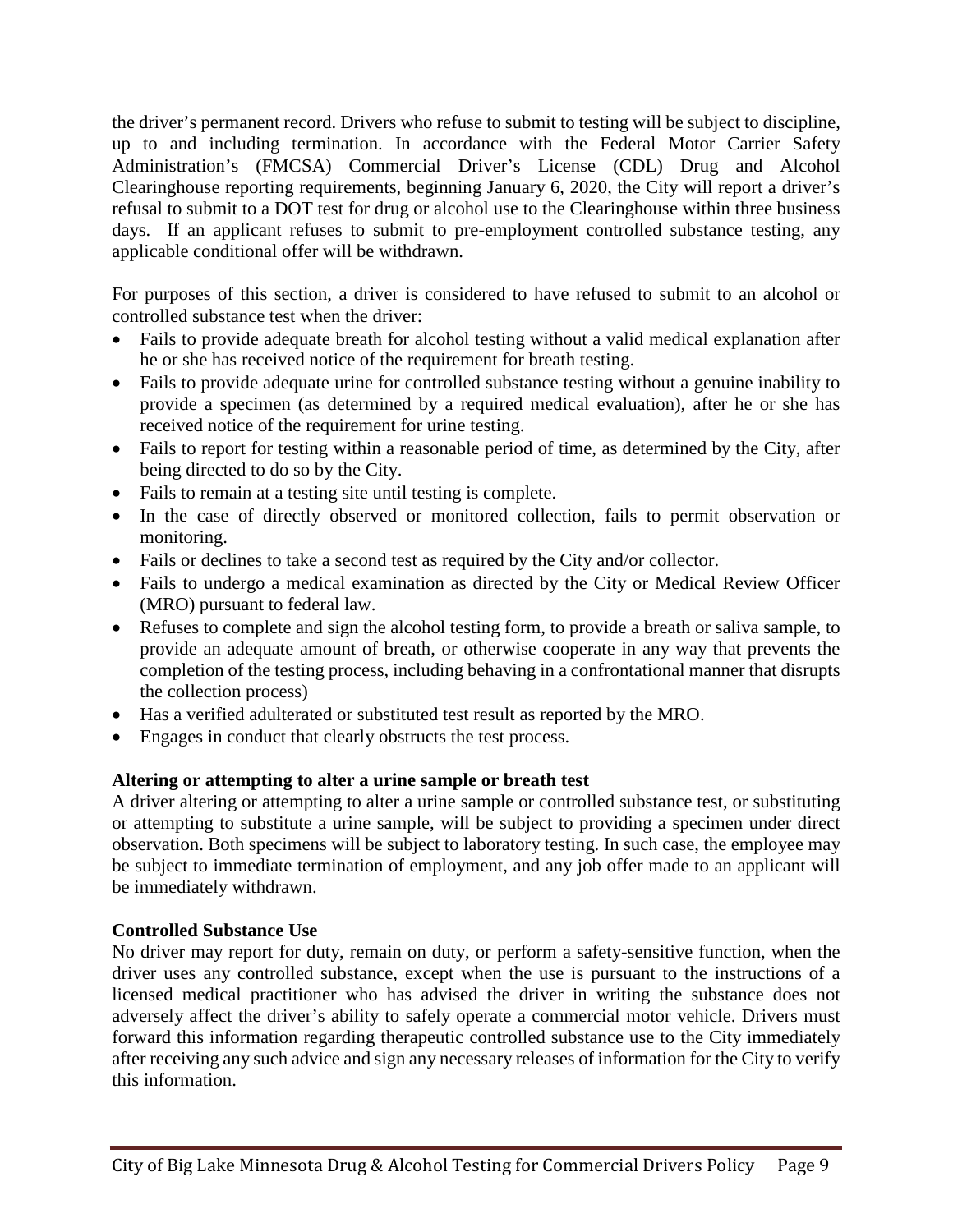Having a medical marijuana card and/or a cannabis prescription from a physician does not allow anyone to use or possess that drug in the city's workplace. 49 CFR Part 40, at 40.151(e). The federal government still classifies marijuana as an illegal drug. *There is no acceptable concentration of marijuana metabolites in the urine or blood of an employee who performs safetysensitive duties for the City.* Employees are still subject to being tested under our policies, as well as for being disciplined, suspended, or terminated after testing positive for marijuana while at work.

## <span id="page-9-0"></span>**Collection and Testing Procedures**

Drivers are required to report immediately upon notification to the collection site. For random tests conducted off site, employees may use a City vehicle to drive to the collection site. Drivers will be expected to provide a photo ID card for identification to the collection staff. All drivers will be expected to cooperate with collection site personnel request to remove any unnecessary outer garments such as coats, sweaters, or jackets and will be required to empty their pockets. The driver shall comply with all instructions the collector gives. Collection personnel will complete a Federal Custody and Control Form ("CCF") which drivers providing a sample will sign as well.

#### **Alcohol Testing**

Employees will be tested for alcohol just before, during, or immediately following performance of a safety-sensitive function. If a driver is also taking a DOT controlled substance test, generally speaking, the alcohol test is completed before the urine collection process begins. Screening tests for alcohol concentration will be performed utilizing a non-evidential screening device included by the National Highway Traffic Safety Administration on its conforming products list (e.g., a saliva screening device) or an evidential breath testing device ("EBT") operated by a trained breath alcohol technician ("BAT") at a collection site. An alcohol test usually takes approximately 15 minutes if the result is negative. If a driver's first attempt is positive (with an alcohol concentration of 0.02 or greater), the driver will be asked to wait at least 15 minutes and then be tested again. The driver may not eat, drink, or place anything in his/her mouth (e.g., cigarette, chewing gum) during this time. All confirmation tests will be conducted in a location that affords privacy to the driver being tested, unless unusual circumstances (e.g., when it is essential to conduct a test outdoors at the scene of an accident) make it impracticable to provide such privacy. Any results less than 0.02 alcohol concentration is considered a "negative" test result.

If the driver attempts and fails to provide an adequate amount of breath, he/she will be referred to a licensed physician acceptable to the City to determine if the driver's inability to provide a specimen is genuine or constitutes a refusal to test. The employee must obtain the evaluation from the physician within five (5) days. 49 CFR § 40.265(c). If the licensed physician cannot make such a determination, then the test will be considered a refusal, and the City may take appropriate disciplinary action. Alcohol test results are reported directly to the City by the collection site staff.

#### **Controlled Substance Testing**

The City will use a "split urine specimen" collection procedure for controlled substance testing. Collection of urine specimens for controlled substance testing will be conducted by an approved collector and will be conducted in a setting and manner to ensure the driver's privacy.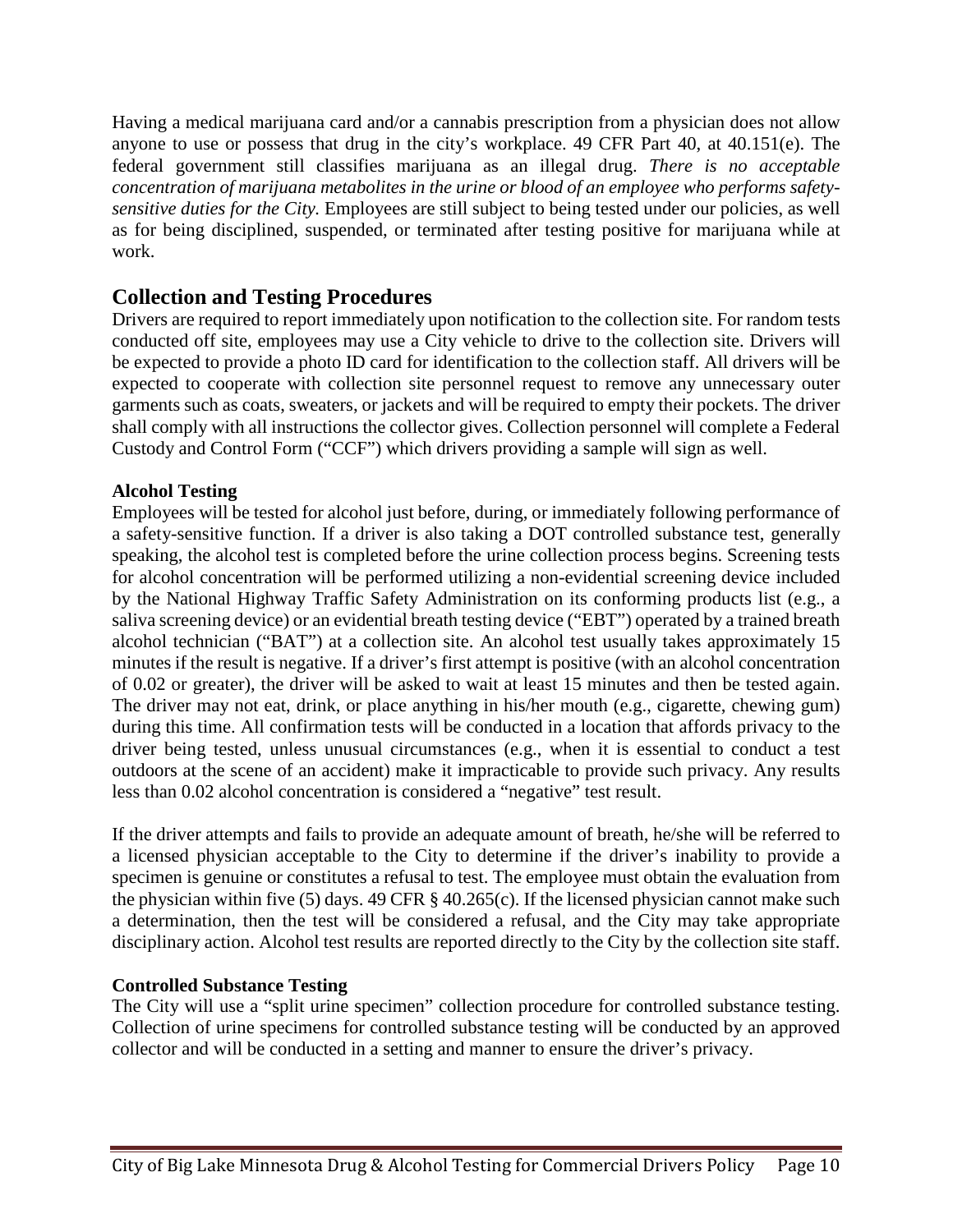Controlled substance testing generally takes about 15 minutes. At the collection site, the driver will be given a sealed container and must provide at least 45 ml of urine for testing. Once the sample is provided the collection personnel will check the temperature and color and look for signs of contamination. The urine is then split into two separate specimen containers (A, or "primary," and B, or "split") with identifying labels and security seals affixed to both. The collection facility will be responsible for maintaining a proper chain of custody for delivery of the sample to a DHHScertified laboratory for analysis. The laboratory will retain a sufficient portion of any positive sample for testing and store that portion in a scientifically acceptable manner for a minimum 365 day period.

If an employee fails to provide a sufficient amount of urine to permit a controlled substance test (45 milliliters of urine), the collector will discard the insufficient specimen, unless there is evidence of tampering with that specimen. The collector will urge the driver to drink up to 40 ounces of fluid, distributed reasonably over a period of up to three hours, or until the driver has provided a sufficient urine specimen, whichever occurs first. If the driver has not provided a sufficient specimen within three hours of the first unsuccessful attempt, the collector will cease efforts to attempt to obtain a specimen. The driver must then obtain, within five calendar days, an evaluation from a licensed physician, acceptable to the MRO, who has expertise in the medical issues raised by the employee's failure to provide a sufficient specimen. If the licensed physician concludes the driver has a medical condition, or with a high degree of probability could have, precluded the driver from providing a sufficient amount of urine, the City will consider the test to have been canceled. If a licensed physician cannot make such a determination, the City will consider the driver to have engaged in a refusal to test and will take appropriate disciplinary action under this policy.

The primary specimen is used for the first test. If the test is negative, it is reported to the MRO who then reports the result, following a review of the CCF Form for compliance, to the City. If the initial result is positive or non-negative, a "confirmatory retest" will be conducted on the primary specimen. If the confirmatory re-test is also positive, the result will be sent to the MRO. The MRO will contact the driver to verify the positive result. If the MRO is unable to reach the driver directly, the MRO must contact the City who will direct the driver to contact the MRO.

## <span id="page-10-0"></span>**Review of Test Results**

The MRO is a licensed physician with knowledge and clinical experience in substance abuse disorders and is responsible for receiving and reviewing laboratory results of the controlled substances test as well as evaluating medical explanations for certain drug test results. Prior to making a final decision to verify a positive test result, the MRO will give the driver or the job applicant an opportunity to discuss the test result, typically through a phone call. The MRO, or a staff person under the MRO's supervision, will contact the individual directly, on a confidential basis, to determine whether the individual wishes to discuss the test result. If the employee or job applicant wishes to discuss the test result:

- The individual may be required to speak and/or meet with the MRO, who will review the individual's medical history, including any medical records provided.
- The individual will be afforded the opportunity to discuss the test results and to offer any additional or clarifying information which may explain the positive test result. If the employee or job applicant believes a mistake was made at the collection site, at the labor, on a chain-of-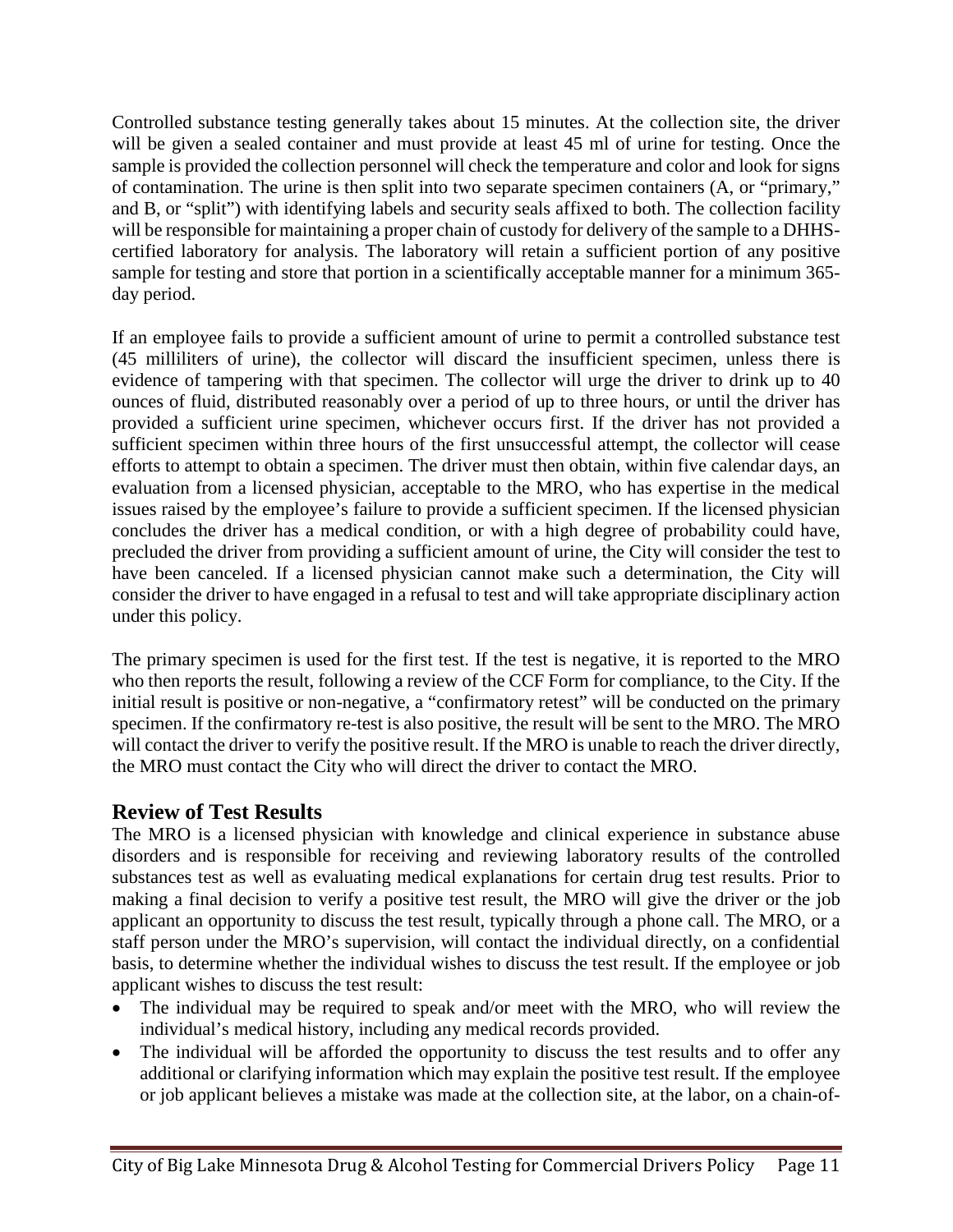custody form, or that the drug test results are caused by lawful substance use, the employee should tell the MRO.

- If there is some new information which may affect the original finding, the MRO may request the laboratory to perform additional testing on the original specimen in order to further clarify the results; and
- A final determination will be made by the MRO that the test is either positive or negative, and the individual will be so advised.

If the MRO upholds the positive, adulterated or substituted drug determination, that test result will be provided to the City. There is no requirement for the MRO to interview an employee regarding a positive alcohol test provided in the DOT regulations.

The driver can request the MRO to have the split specimen (the second "B" container) tested at the driver's expense. This includes all costs that may be associated with the re-test. The City shall ensure the testing of the split specimen occurs, if timely requested, even if the driver does not pay for the test before it occurs. There is no split specimen testing for an invalid result. The driver has 72 hours after he or she has been notified of the positive result to make this request. If the employee requests an analysis of the split specimen, the MRO will direct the laboratory to send the split specimen to another certified laboratory for analysis.

If an employee has not contacted the MRO within 72 hours, the employee may present information documenting that serious injury, illness, lack of actual notice of the verified test result, inability to contact the MRO, or other circumstances unavoidably prevented the employee from making timely contact. If the MRO concludes there is legitimate explanation for the employee's failure to contact within 72 hours, the MRO will direct the analysis of the split specimen.

If the results of the split specimen are negative, the City may pay for all costs associated with the test, and there will be no adverse action taken against the employee or job applicant.

## <span id="page-11-0"></span>**Notification of Test Results**

## **Employees**

The City will notify a driver of the results of random, reasonable suspicion, and post-accident tests for controlled substance if the test results are verified positive and will inform the driver which controlled substance or substances were verified as positive. Results of alcohol tests will be immediately available from the collection agent.

### **Right to Confirmatory Retest**

Within seventy-two (72) hours after receiving notice of a positive controlled substance test result, an applicant or driver may request through the MRO a re-analysis (confirmatory retest) of the driver's split specimen. Action required by federal regulation as a result of a positive controlled substance test (e.g., removal from safety-sensitive functions) will not be stayed during retesting of the split specimen. If the result of the confirmatory retest fails to reconfirm the presence of the controlled substance(s) or controlled substance metabolite(s) found in the primary specimen, or if the split specimen is unavailable, inadequate for testing or untestable, the MRO will cancel the test.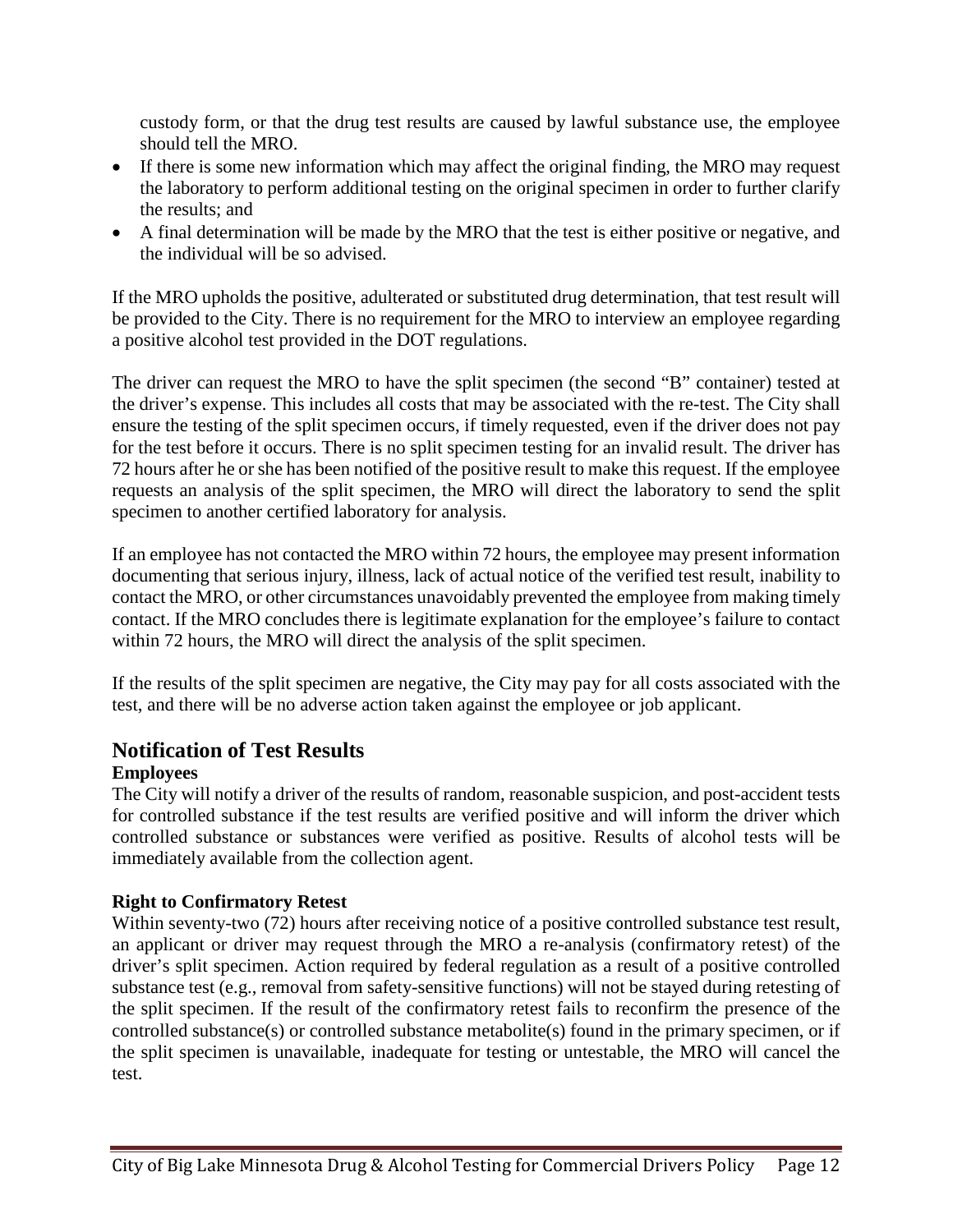#### **Dilute Specimens**

A dilute specimen occurs when the creatinine concentration of specimen is equal to or greater than 2 mg/dL, but less than or equal to 5 mg/dL. If the City receives information that a driver has provided a dilute negative specimen, the City will direct a recollection, pursuant to the MRO's direction, under direct observation.

## <span id="page-12-0"></span>**Consequences for Drivers Engaging in Prohibited Conduct**

#### **Job Applicants.**

Any applicable conditional offer of employment will be withdrawn from a job applicant or employee seeking a transfer who refuses to be tested or tests positive for a controlled substance or alcohol pursuant to this policy.

#### **Employees**

Drivers who are known to have engaged in prohibited behavior with regard to alcohol misuse or use of controlled substance, as defined earlier in this policy, are subject to the following consequences:

#### • **Removal from Safety-Sensitive Functions**

No driver may perform safety-sensitive functions, including driving a commercial motor vehicle, if the driver has engaged in conduct prohibited by federal law.

No driver who is found to have an alcohol concentration of 0.02 or greater but less than 0.04 may perform or continue to perform safety-sensitive functions for the City, including driving a commercial motor vehicle, until the start of the driver's next regularly scheduled duty, but not less than twenty-four (24) hours following administration of the test.

If a driver tests positive under this policy or is found to have an alcohol concentration of 0.02 or greater but less than 0.04, the driver will be removed from safety sensitive duties and escorted home; the driver should not drive home but be escorted to his or her home. Employees may choose to use vacation, sick, or personal leave when in place.

#### • **Notification of Resources Available**

The City will advise each driver who has engaged in conduct prohibited by federal law or who has a positive alcohol or controlled substance test of the resources available to the driver, in evaluating and resolving problems associated with the misuse of alcohol and use of a controlled substance, including the names, addresses, and telephone numbers of Substance Abuse Professionals and counseling and treatment programs. The City will provide this SAP listing in writing at no cost to the driver.

#### • **Discipline**

The City reserves the right to impose whatever discipline the City deems appropriate in its sole discretion, up to and including termination for a first occurrence, against drivers who violate applicable FMCSA or DOT rules or this policy, subject to applicable personnel policies and collective bargaining agreements. Except as otherwise required by law, the City is not obligated to reinstate or requalify such drivers following a first positive confirmed controlled substance or alcohol test result.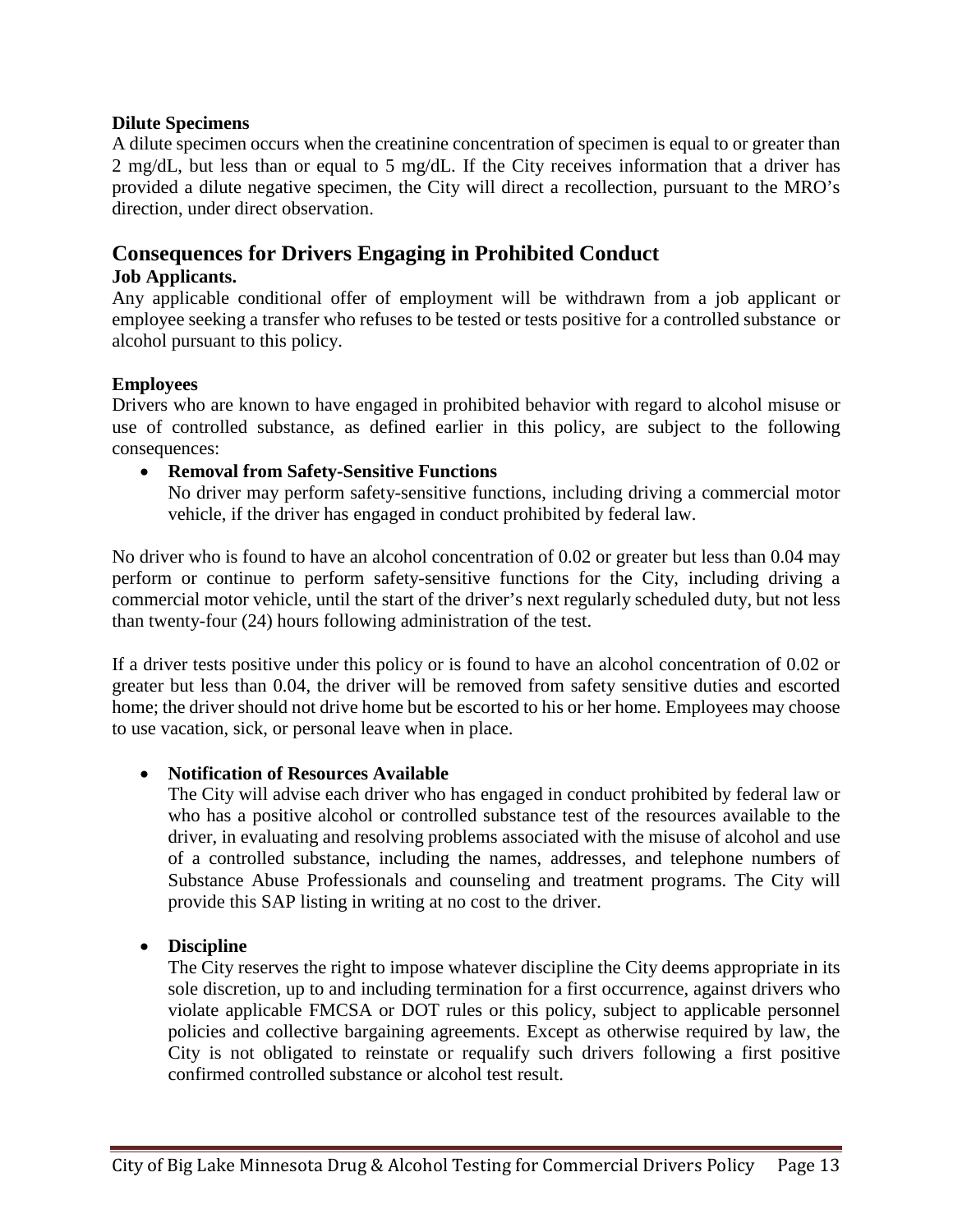#### • **Evaluation, and Return to Duty Testing**

Should the City wish to consider reinstatement of a driver who engaged in conduct prohibited by federal law and/or who had a positive alcohol or controlled substance test, the driver must undergo a SAP evaluation, participate in any prescribed education/treatment, and successfully complete return-to-duty alcohol test with a result indicating an alcohol concentration of less than 0.02 and/or or a controlled substance test with a verified negative result, before the driver returns to duty requiring the performance of a safety-sensitive function. The SAP will determine what assistance, if any, the driver needs in resolving problems associated with alcohol misuse and controlled substance use and will ensure the driver properly follows any rehabilitation program and submits to unannounced follow-up alcohol and controlled substance testing.

#### • **Follow-Up Testing**

If the driver passes the return-to-duty test, he/she will be subject to unannounced follow-up alcohol and/or controlled substance testing. The number and frequency for such follow-up testing will be as directed by the SAP and will consist of at least six tests in the first twelve months. These tests will be conducted under direct observation.

#### • **Refusal to test**

All drivers and applicants have the right to refuse to take a required alcohol and/or controlled substance test unless otherwise required to submit to the test as required by law. If an employee refuses to undergo testing, the employee will be considered to have tested positive and may be subject to disciplinary action, up to and including termination. Refer to Refusing to Test provided earlier in this policy.

#### • **Responsibility for Cost of Evaluation and Rehabilitation**

Drivers will be responsible for paying the cost of evaluation and rehabilitation (including services provided by a Substance Abuse Professional) recommended or required by the City or FMCSA or DOT rules, except to the extent that such expense is covered by an applicable employee benefit plan or imposed on the City pursuant to a collective bargaining agreement.

### • **Reporting to the FMCSA's CDL Drug and Alcohol Clearinghouse**

In accordance with the Federal Motor Carrier Safety Administration's (FMCSA) Commercial Driver's License (CDL) Drug and Alcohol Clearinghouse reporting requirements beginning January 6, 2020, the City will report the following information to the Clearinghouse within three business days:

- $\checkmark$  A DOT alcohol confirmation test result with an alcohol concentration of 0.04 or greater;
- $\checkmark$  A negative DOT return-to-duty test result;
- $\checkmark$  The driver's refusal to submit to a DOT test for drug or alcohol use;
- $\checkmark$  Actual knowledge a driver has used alcohol or controlled substances, based on the employer's direct observation, information provided by the driver's previous employer(s), a traffic citation for driving a CMV while under the influence of alcohol or controlled substances, or an employee's admission of alcohol or controlled substance abuse except as provided in § 382.121) of: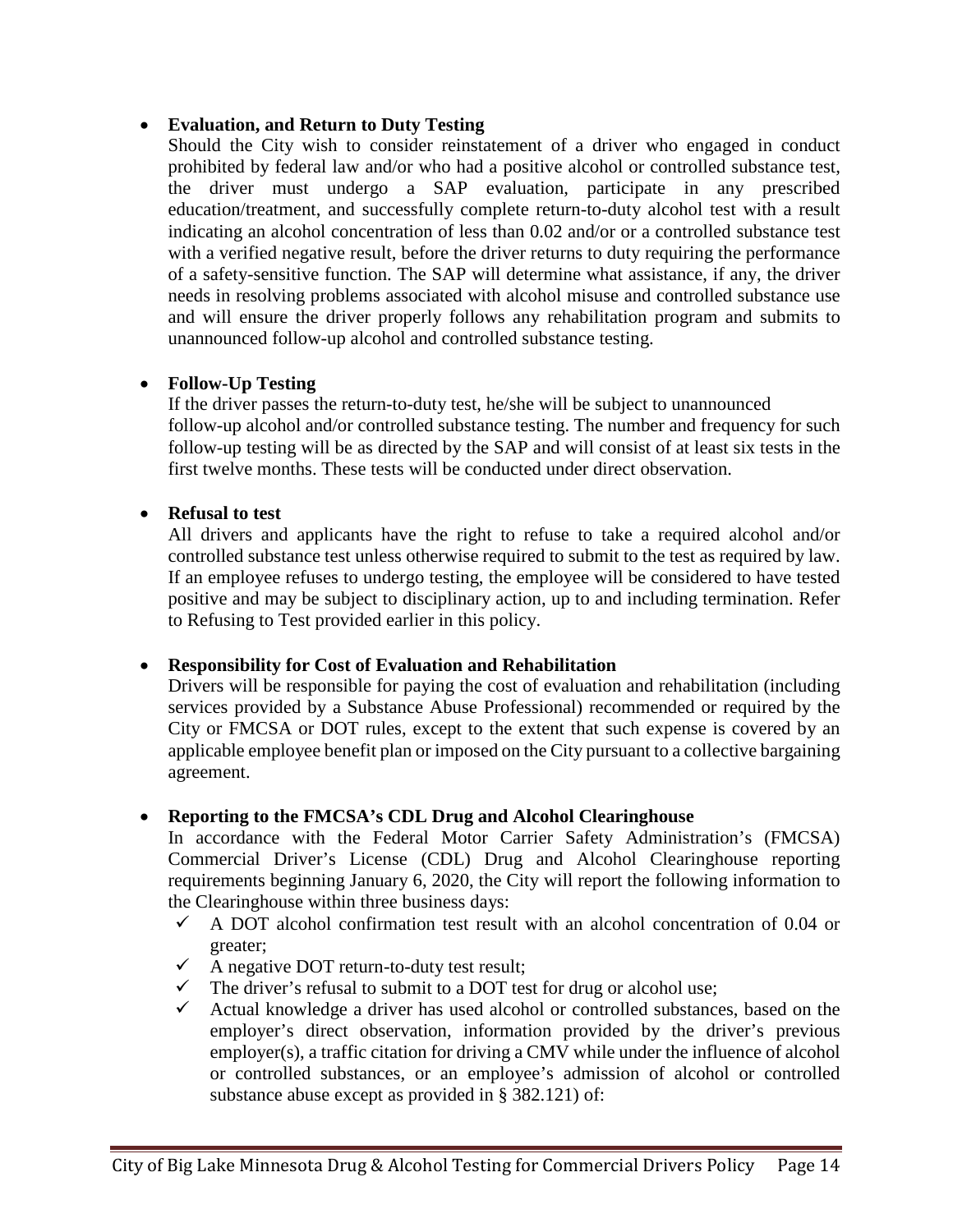- o On duty alcohol use pursuant to § 382.205;
- o Pre-duty alcohol use pursuant to § 382.207;
- o Alcohol use following an accident pursuant to § 382.209;
- o Controlled substance use pursuant to § 382.213;
- $\checkmark$  Employers will also report negative return-to-duty (RTD) test results and the successful completion of a driver's follow-up testing plan as ordered by a SAP.

#### • **Recordkeeping Required**

The City will retain a record of each query and all information received in response to each query made under this section for a period of three (3) years. On January 6, 2023, the City's maintenance of its registration with the Clearinghouse will satisfy this recordkeeping requirement.

#### • **Background Checks**

The City will continue to conduct background checks with previous employers until the Clearinghouse has been in operation for 3 years (January 6, 2023). After 3 years of operation, the drug and alcohol background check required by 40 C.F.R. § 382 will be satisfied by querying the Clearinghouse. The City may still contact a driver's previous DOT-regulated employer for this information in its discretion.

## <span id="page-14-0"></span>**Loss of CDL License for Traffic Violations in Commercial and Personal Vehicles**

Effective August 1, 2005, the FMCSA established strict rules impacting when CDL license holders can lose their CDL for certain traffic offenses in a commercial or personal vehicle. Employees are required to notify their supervisor immediately if the status of their CDL license changes in anyway.

#### **Maintenance and Disclosure of Records**

Except as required or authorized by law, the City will not release driver's information that is contained in records required to be maintained by this policy or FMCSA and DOT regulations. Beginning in 2020, the city will be required to query and report to the agency's Commercial Driver's License (CDL) Drug and Alcohol Clearinghouse prior to hiring new drivers, will conduct annual checks of existing CDL-drivers, and will report certain violations of the DOT drug and alcohol testing program for holders of CDLs. In addition, a driver is entitled, upon written request, to obtain copies of any records pertaining to the driver's use of alcohol or a controlled substance, including any records pertaining to his or her alcohol or controlled substance tests.

### **Policy Contact for Additional Information**

If you have any questions about this policy or the City's controlled substance and alcohol testing procedures, you may contact your immediate supervisor to obtain additional information.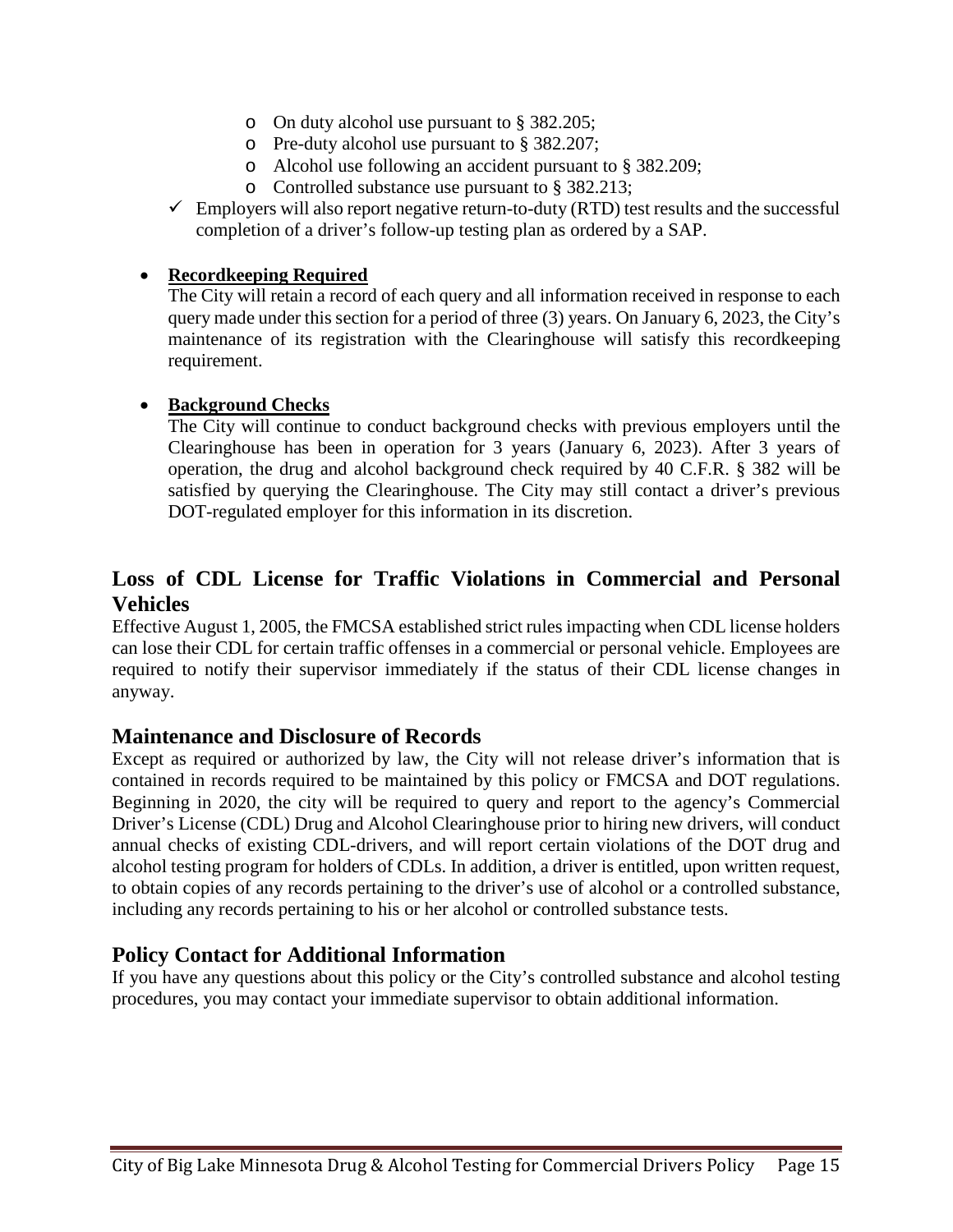## <span id="page-15-0"></span>**Definitions**

## **Accident:**

Means an occurrence involving a commercial motor vehicle operating on a public road which results in a fatality; bodily injury to any person who, as a result of the injury, immediately receives medical treatment away from the scene of the accident; or one or more motor vehicles incurring disabling damage as a result of the accident, requiring the vehicle to be transported away from the scene by a tow truck or other vehicle. The term "accident" does not include an occurrence involving only boarding and alighting from a stationary motor vehicle; an occurrence involving only the loading or unloading of cargo; or an occurrence in the course of the operation of a passenger car or a multipurpose passenger vehicle unless the vehicle is transporting passengers for hire or hazardous materials of a type and quantity that require the motor vehicle to be marked or placarded in accordance with 49 C.F.R. § 177.823; 49 C.F.R. § 382.303(a); 49 C.F.R. § 382.303(f).

#### Alcohol Concentration (or Content):

Means the alcohol on a volume of breath expressed in terms of grams of alcohol per 210 liters of breath as indicated by an evidential breath test. 49 C.F.R. § 382.107.

#### **Alcohol Use:**

Means the The drinking, swallowing, or consumption of any beverage, mixture, or preparation, including any medication, containing alcohol. 49 C.F.R. § 382.107.

**"Applicant,"** - A person who applies to a State or other jurisdiction to obtain, transfer, update, or renew a CDL or to obtain or review a Commercial Learner's Permit (CLP) or any endorsement that would permit the person to operate a CMV. 49 C.F.R. § 383.5.

### **Breath Alcohol Technician or BAT:**

Means an individual who instructs and assists individuals in the alcohol testing process and operates an evidential breath testing device (EBT). 49 C.F.R. § 40.3.

**City:** Means City of Big Lake

#### **City Premises:**

Means all job sites, facilities, offices, buildings, structures, equipment, vehicles and parking areas, whether owned, leased, used or under the control of the City.

#### **Collection Site:**

Means a place designated by the City where drivers present themselves for the purpose of providing a specimen of their urine or breath to be analyzed for the presence of alcohol or controlled substances. 49 C.F.R. § 40.3.

**Commercial Motor Vehicle (CMV):**A CMV is any self-propelled or towed motor vehicle used on a highway in interstate commerce to transport passengers or property when the vehicle: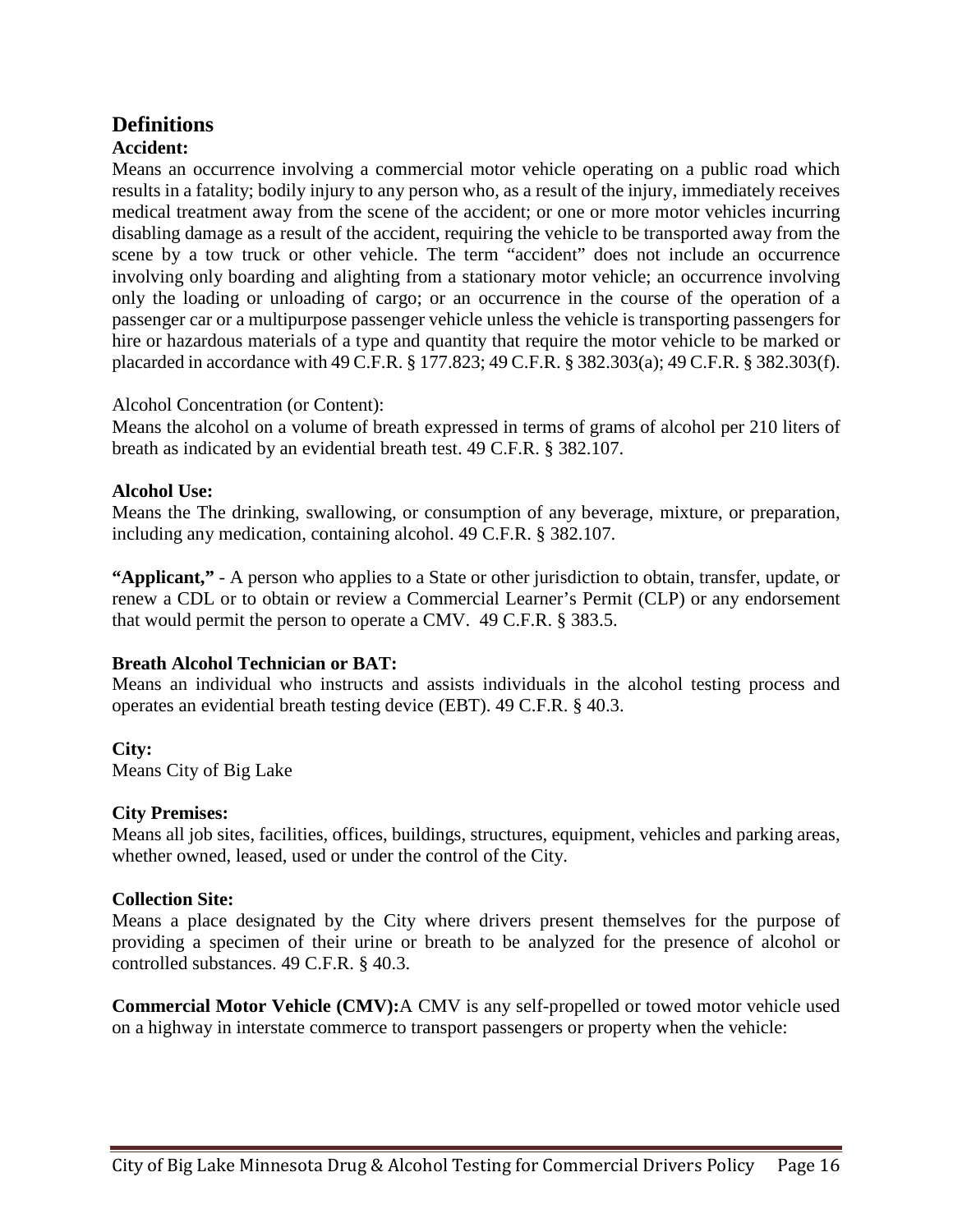- Has a gross vehicle weight rating or gross combination weight rating, or gross vehicle weight or gross combination weight, of 4,536 kg (10,001 pounds) or more, whichever is greater; or
- Is designed or used to transport more than 8 passengers (including the driver) for compensation; or
- Is designed or used to transport more than 15 passengers, including the driver, and is not used to transport passengers for compensation; or
- Is used in transporting material found by the Secretary of Transportation to be hazardous under 49 U.S.C. 5103 and transported in a quantity requiring placarding under regulations prescribed by the Secretary under 49 C.F.R., subtitle B, chapter I, subchapter C.49 C.F.R. § 390.5.

#### **Confirmation (or Confirmatory) Test:**

For alcohol testing means a second test, following a positive non-evidential test, following a positive non-evidential (e.g., saliva) screening test or a breath alcohol screening test with the result of 0.02 or greater, that provides quantitative data of alcohol concentration. For controlled substance testing, "Confirmation (or Confirmatory) Test" means a second analytical procedure performed on a urine specimen to identify and quantify the presence of a specific drug or drug metabolite. 49 C.F.R. § 382.107.

#### **Controlled Substance:**

Means those substances identified in 49 C.F.R. § 40.85. Marijuana, amphetamines, opioids, (including heroin), phencyclidine (PCP), cocaine, and any of their metabolites are included within this definition. 49 C.F.R. § 40.3.

#### **Department of Transportation or DOT:**

Means the United States Department of Transportation.

#### **HHS:**

Means the Department of Health & Human Services or any designee of the Secretary, Department of Health & Human Services. 49 C.F.R. § 40.3.

#### **Disabling Damage:**

Means damage which precludes departure of a motor vehicle from the scene of the accident in its usual manner in daylight after simple repairs, including damage to motor vehicles that could have been driven, but would have been further damaged if so driven. Disabling damage does not include damage which can be remedied temporarily at the scene of the accident without special tools or parts, tire disablement without other damage even if no spare tire is available, headlight or tail light damage or damage to turn signals, horn or windshield wipers which make them inoperative. 49 C.F.R. § 382.107.

#### **Driver:**

Means any person who operates a commercial motor vehicle. This includes, but is not limited to full-time, regularly employed drivers; casual, intermittent or occasional drivers; leased drivers and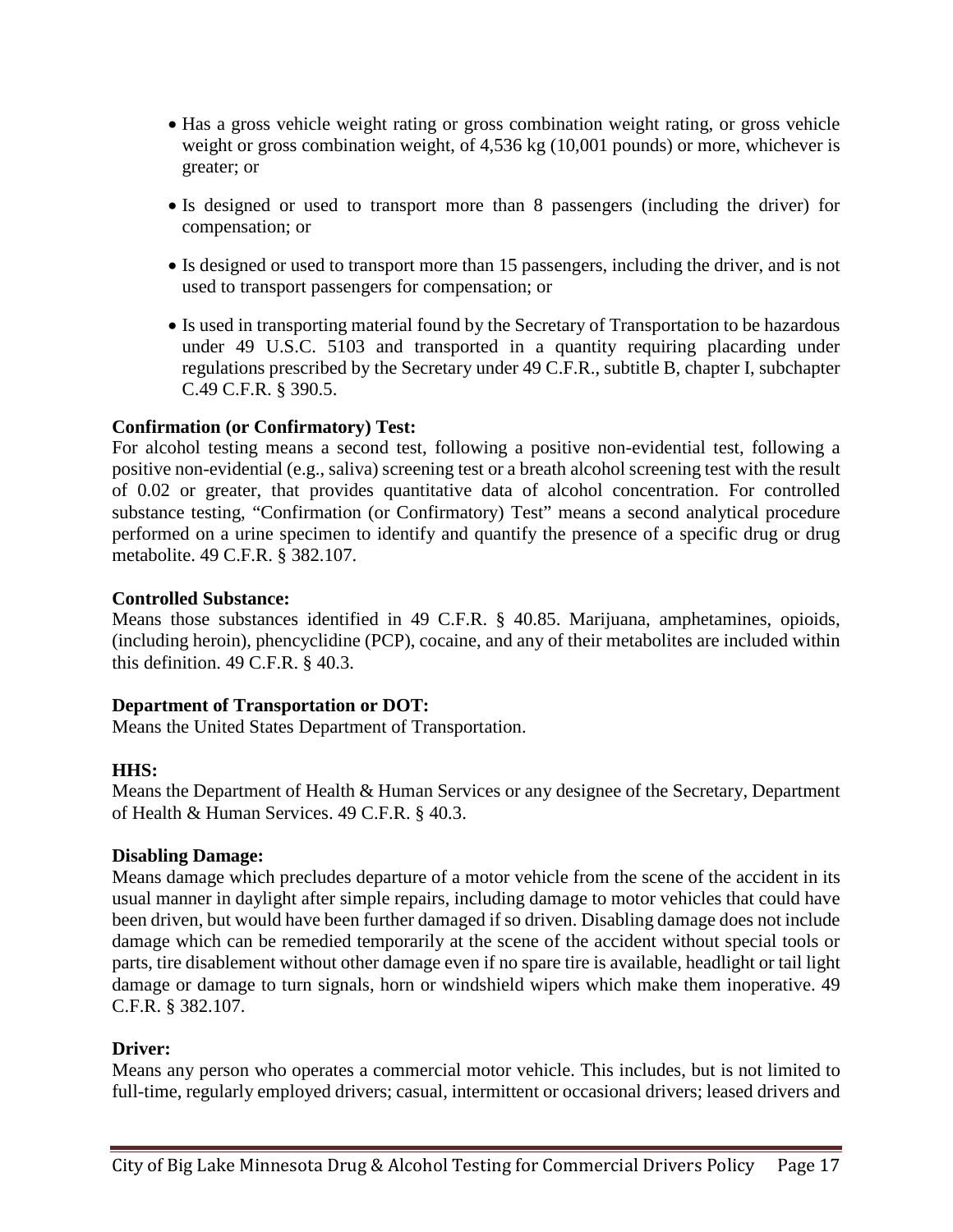independent owner-operator contractors who are either directly employed by or under lease to the City or who operate a commercial motor vehicle at the direction of or with the consent of the City. For purposes of pre-employment testing, the term driver includes a person applying to drive a commercial motor vehicle. 49 C.F.R. § 382.107.

#### **Drug:**

Has the same meaning as "controlled substance."

#### **Employee seeking a transfer:**

Refers to an employee who is not subject to DOT regulations seeking a transfer to a position that will subject them to DOT regulations in the sought after position.

#### **Evidential Breath Testing Device or EBT:**

A device that is approved by the National Highway Traffic Safety Administration (NHTSA) for the evidential testing of breath at the .02 and .04 alcohol concentrations, and appears on ODAPC's Web page for "Approved Evidential Breath Measurement Devices" because it conforms with the model specifications available from NHTSA. 49 C.F.R. § 40.3.

#### **Federal Motor Carrier Safety Administration or FMCSA:**

Means the Federal Motor Carrier Safety Administration of the United States Department of Transportation.

#### **Medical Review Officer or MRO:**

**"Medical Review Officer (MRO)"** - A licensed physician responsible for receiving and reviewing laboratory results generated by an employer's drug testing program and evaluating medical explanations for certain drug test results. 49 C.F.R. § 40.3

#### **Performing (a Safety-Sensitive Function):**

Means any period in which a driver is actually performing, ready to perform, or immediately available to perform any safety-sensitive functions. 49 C.F.R. § 382.107.

#### **Positive Test Result:**

Means a finding of the presence of alcohol or controlled substance, or their metabolites, in the sample tested in levels at or above the threshold detection levels established by applicable law.

#### **Reasonable Suspicion:**

Means a belief a driver has engaged in conduct prohibited by the FMCSA controlled substance and alcohol testing regulations, except when related solely to the possession of alcohol, based on specific contemporaneous, articulable observations made by a supervisor or City official who has received appropriate training concerning the appearance, behavior, speech or body odors of the driver. The determination of reasonable suspicion will be made in writing on a Reasonable Suspicion Record Form during, just preceding, or just after the period of the work day that the driver is required to be in compliance with this policy. In the case of a controlled substance, the observations may include indications of the chronic and withdrawal effects of a controlled substance or any other indicia of controlled substance use.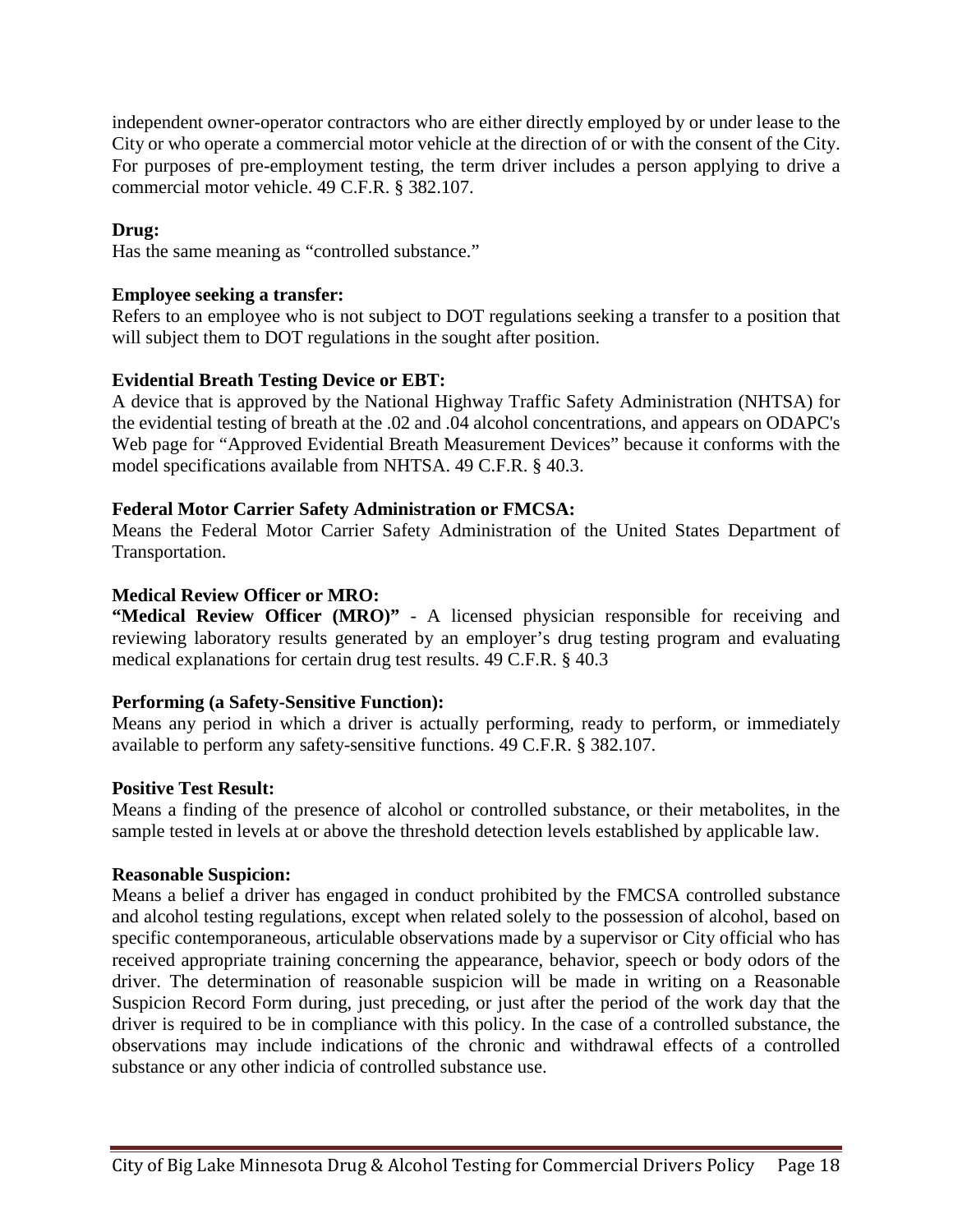#### **Safety-Sensitive Function:**

Means all time from the time a driver begins to work or is required to be in readiness to work until the time he or she is relieved from work and all responsibility for performing work. Safetysensitive functions include:

- All time at a city plant, shipper plant, terminal, facility, or other property, or on any public property,
- waiting to be dispatched, unless the driver has been relieved from duty by the employer;
- All time inspecting equipment as required by 49 C.F.R. §§ 392.7 and 392.8 or otherwise inspecting, servicing, or conditioning any commercial motor vehicle at any time;
- All time spent at the driving controls of a commercial motor vehicle in operation;
- All time, other than driving time, in or upon any commercial motor vehicle except time spent resting in a sleeper berth (a berth conforming to the requirements of 49 C.F.R. § 393.76);
- All time loading or unloading a vehicle, supervising, or assisting in the loading or unloading, attending a vehicle being loaded or unloaded, remaining in readiness to operate the vehicle, or in giving or receiving receipts for shipments loaded or unloaded; and
- All time repairing, obtaining assistance, or remaining in attendance upon a disabled vehicle. 49 C.F.R. § 382.107.

#### **Screening Test (also known as Initial Test):**

In alcohol testing, mean an analytical procedure to determine whether a driver may have a prohibited concentration of alcohol in her or her system or in a breath or saliva specimen. 49 C.F.R. § 40.3. Screening tests may be conducted by utilizing a non-evidential screening device included by the National Highway Traffic Administration on its conforming products list (e.g., a saliva screening device) or an evidential breath testing device ("EBT") operated by a trained breath alcohol technician ("BAT"). In controlled substance testing, "Screening Test" means an immunoassay screen to eliminate "negative" urine specimens form further analysis or to identify a specimen that requires additional testing for the presence of drugs.. 49 C.F.R. § 382.107.

**Substance Abuse Professional (SAP)** - A licensed physician (medical doctor or doctor of osteopathy), licensed or certified psychologist, licensed or certified social worker, licensed or certified employee assistance professional, a state-licensed or certified marriage and family therapist, or licensed or certified addiction counselor (certified by the National Association of Alcoholism and Drug Abuse Counselors Certification Commission, the International Certification Reciprocity Consortium, or the National Board for Certified Counselors) with knowledge of clinical experience in the diagnosis and treatment of alcohol and controlled substance-related disorders. 49 C.F.R. §§ 40.3, 40.281.